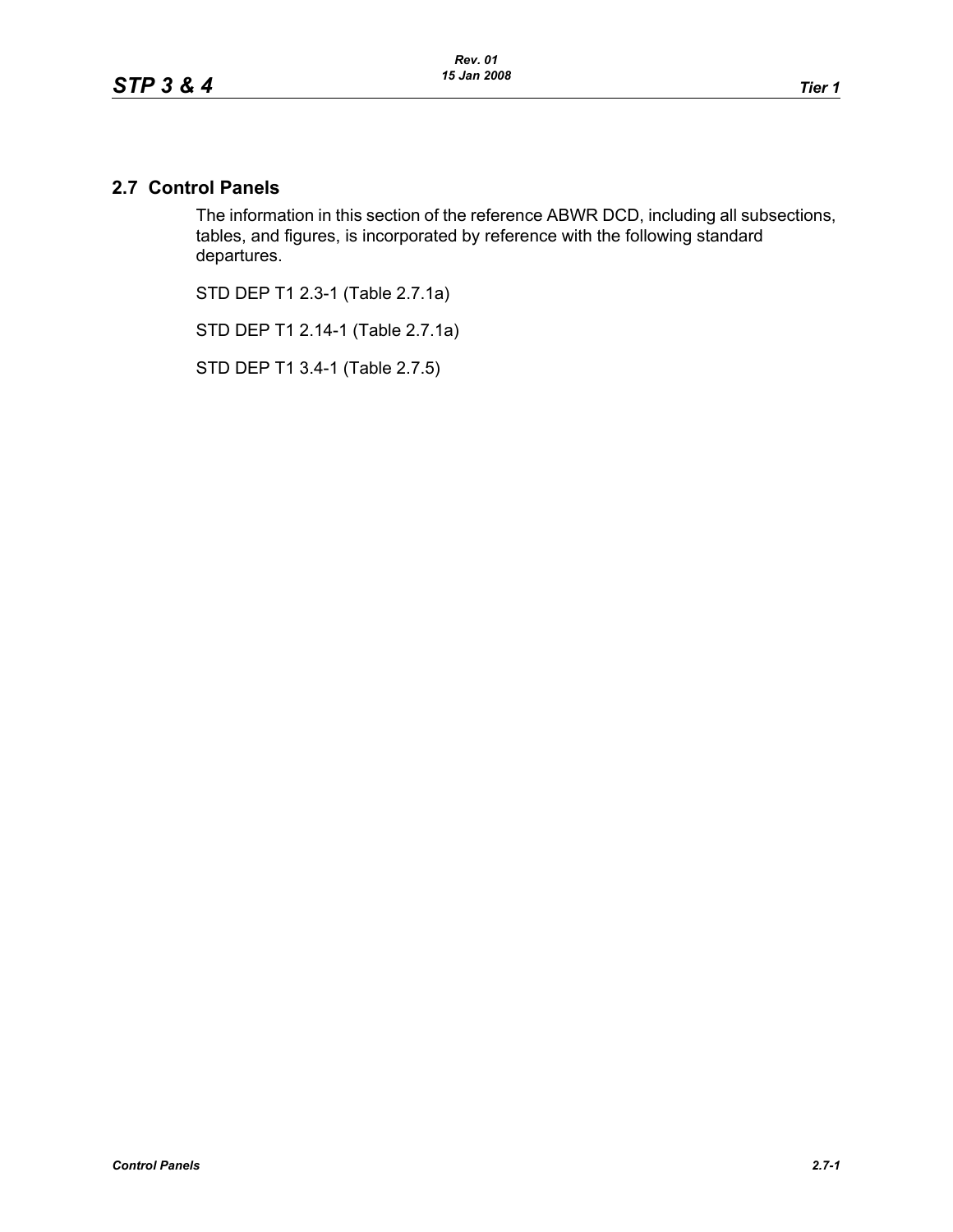|                                                       | <b>A. Fixed Position Controls</b>                         |                                 | STP<br>$\boldsymbol{\omega}$ |
|-------------------------------------------------------|-----------------------------------------------------------|---------------------------------|------------------------------|
| RPS Div. II Trip Reset Switch                         | Div. I Manual ADS Channel 1<br><b>Initiation Switch</b>   | <b>FCS (B) Control Switch</b>   | ବ<br>$\blacktriangle$        |
| RPS Div. III Trip Reset Switch                        | Div. I Manual ADS Channel 2<br><b>Initiation Switch</b>   | <b>FCS (C) Control Switch</b>   |                              |
|                                                       | <b>B. Fixed Position Displays</b>                         |                                 |                              |
| <b>Reactor Thermal Power</b>                          | Emergency Diesel Generator (A)<br><b>Operating Status</b> | <b>FCS (B) Operating Status</b> |                              |
| MSIV Position Status (Inboard And<br>Outboard Valves) | Emergency Diesel Generator (B)<br><b>Operating Status</b> | <b>FCS (C) Operating Status</b> |                              |
| Main Steamline Radiation                              | <b>Primary Containment Water Level</b>                    | Time                            |                              |
|                                                       | <b>C. Fixed Position Alarms</b>                           |                                 |                              |
| <b>Main Steam Line Radiation High</b>                 | <b>RWCU System Status</b>                                 | <b>RCW Radioactivity High</b>   |                              |
|                                                       |                                                           |                                 |                              |
|                                                       |                                                           |                                 | Tier                         |

*2.7-2*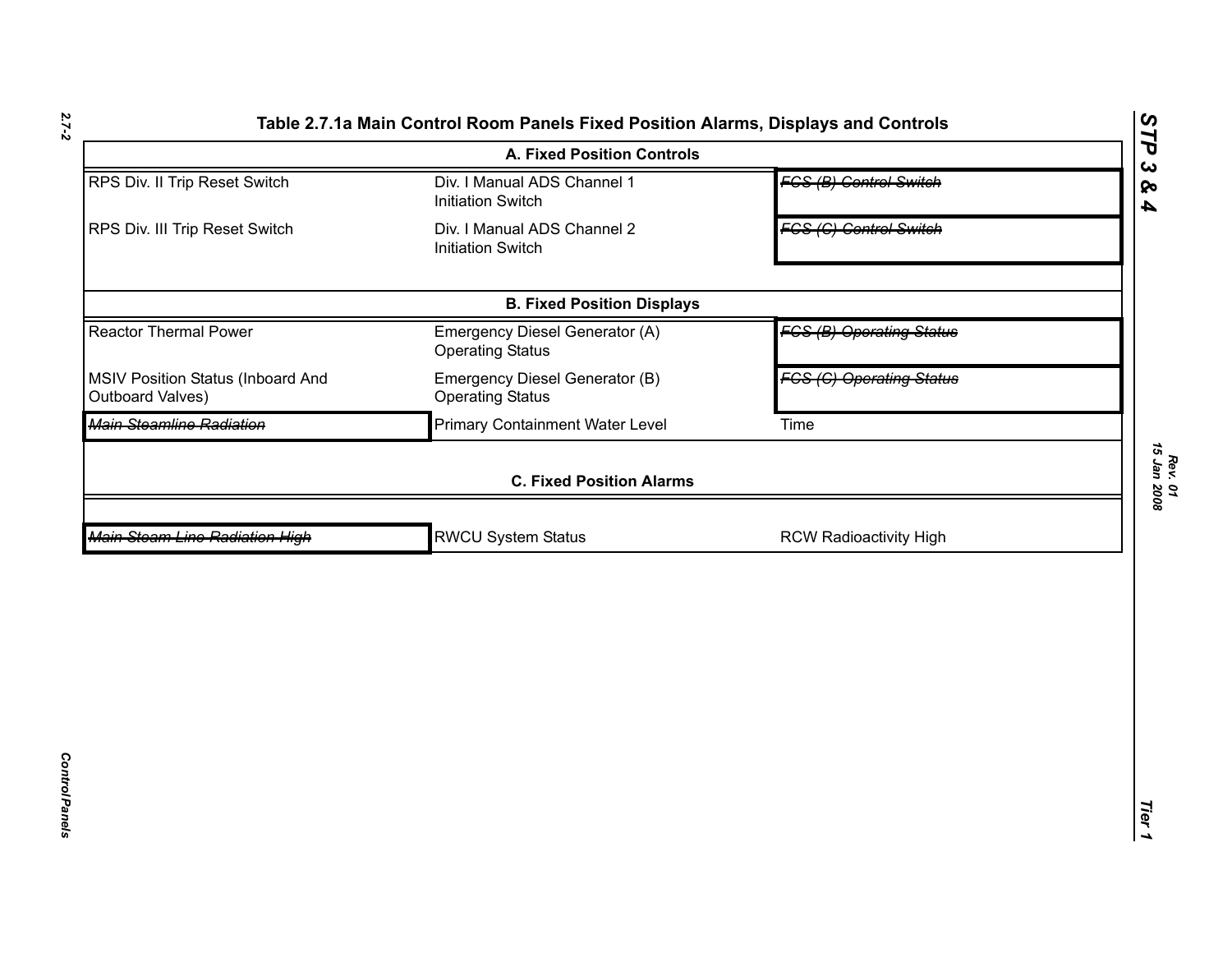## **2.7.5** *Multiplexing System* **Data Communication**

The Design Description is replaced in its entirety with the following.

STD DEP T1 3.4-1

### *Design Description*

The Data Communication functions are defined through the Essential Communication Functions (ECFs) and the Non-Essential Communication Functions (NECFs). The ECFs are accomplished as a part of the safety related I&C systems and equipment that make up Safety System Logic and Control (SSLC). The NECFs are performed through a plant wide, distributed network identified as the Plant Data Network (PDN) system. The PDN supports the communication functions of the non-safety related I&C systems and other plant data and information systems.

#### *Essential Communication Functions (ECF)*

The ECFs support the control and monitoring of the plant protection and safety systems. The ECFs are implemented through the use of divisionally dedicated networks and data links provided with the safety related digital system platforms. The networks and data links provide remote and local communication between the safety system modules. Information from remote units, typically input and output signals and digital based controllers, is sent to equipment that processes the data according to the system logic functions to determine the control output signals. The system signal inputs and outputs of the controllers connect to the process sensors and discrete devices located within the plant. The resulting control signals are sent back to the remote controllers, which distribute the signals to the final control elements of the supported systems. In addition, the dedicated networks and data links support the acquisition and transmission of safety-related signals for display and recording.

Data communication is provided between redundant safety related divisions to support coincident logic functions. The data communication is implemented through fiber optic based data links to ensure interdivisional isolation. All communication is checked to prevent a division from impacting the performance of other divisions.

The equipment implementing the ECFs is classified as Class 1E safety-related.

The ECFs are implemented through dedicated equipment in each of the divisions, with no direct electrical interconnections among divisions. Each division of equipment has independent control of data acquisition and transmission. System timing is asynchronous among the divisions, so that timing and clock signals are independent of each other and only influence data transmission functions within that division. The ECFs are implemented with a deterministic communications protocol; i.e. sensor signals and control data are guaranteed network access on an equal basis without interference from other signals or network traffic.

The ECFs within a division are implemented with redundant transmission paths and communication modules.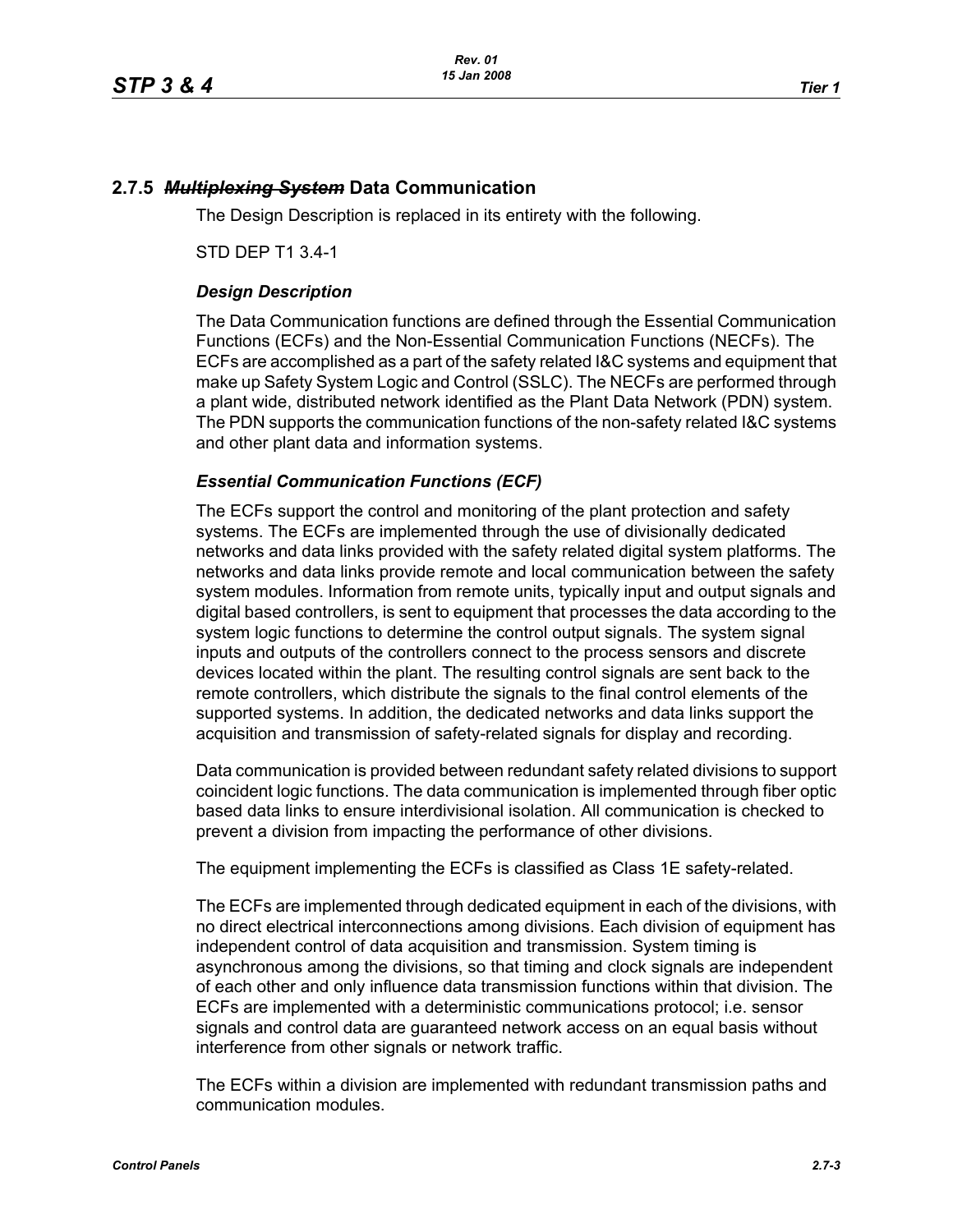Data communication from safety-related to non-safety related systems or devices is isolated through the use of an isolating transmission medium and buffering devices. Data cannot be transmitted from the non-safety side to safety related equipment.

Within each division, equipment implementing the ECFs feature automatic self-test and automatically accommodates a single failure (either a cable break or device failure) within a division without loss of the ECFs. The ECFs continue normal function after the error is detected with no interruption of data communication. Self-test runs continuously and faults are indicated in the main control room. Loss of communication within a division does not cause transient or erroneous data to occur at system outputs.

The equipment implementing the ECFs in each of the four divisions is powered from its respective division's uninterruptible Class 1E vital AC power. Independence is provided between Class 1E divisions, and also between Class 1E division and non-Class 1E equipment.

The equipment implementing the ECFs is located in the Reactor Building, the Control Building and the Ultimate Heat Sink (UHS).

The ECFs are monitored within each system and have the following alarms and displays in the main control room:

Inoperative indication for equipment implementing the ECFs.

Individual communication channel availability for each division.

Display and control of data transmission parameters and off-line self-test functions.

## *Non-Essential Communication Functions (NECFs)*

The NECFs support the data communications for non-safety-related plant functions. The NECFs are implemented through the use of a distributed Plant Data Network (PDN) that provides high speed data communications throughout the plant. The PDN provides the physical and logical data communications networks and connectivity to support the non-safety related control and monitoring functions. The PDN supports the acquisition of non-safety-related data from process sensors and discrete devices, connected to remote input and output devices located throughout the plant, and sends the data to the non-safety-related control systems for control function processing. The PDN supports the communication between the control room monitoring, alarm, recording, and display devices, as well as the Emergency Response Facilities data systems. The PDN also provides non-safety-related control signals to the final control and monitoring elements such as valves, motor drives, alarms, monitors and indicators of the interfacing systems.

The equipment implementing the NECFs is redundant.

The equipment implementing the NECFs is classified as non- safety-related, and is powered from non-Class IE uninteruptible power.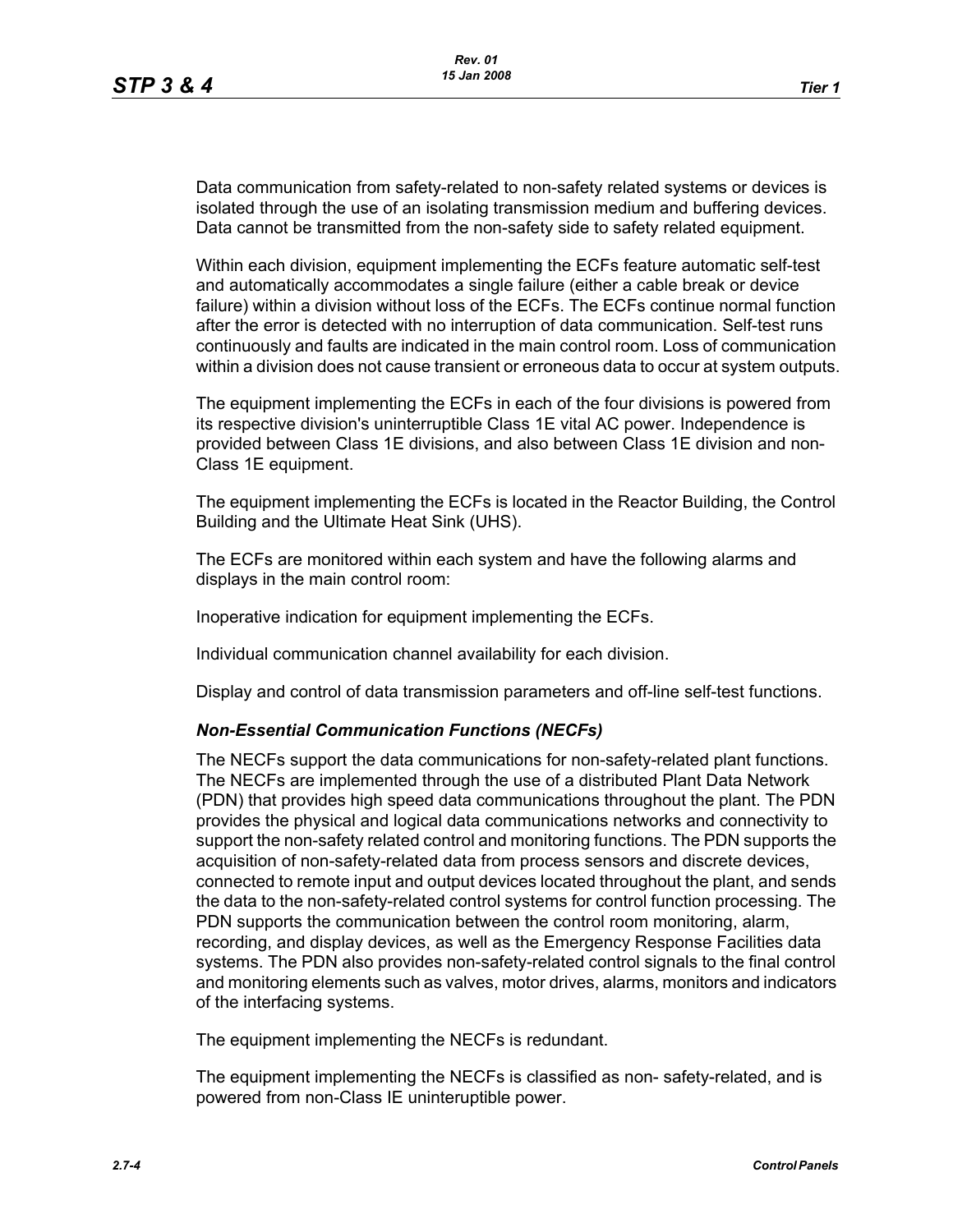$\mathbf I$ 

# *Inspections, Tests, Analyses and Acceptance Criteria*

*Table 2.7-1 2.7.5 provides a definition of the visual inspections, tests and analyses, together with associated acceptance criteria, which will be undertaken for the EMS* ECFs *and NEMS* NECFs*.*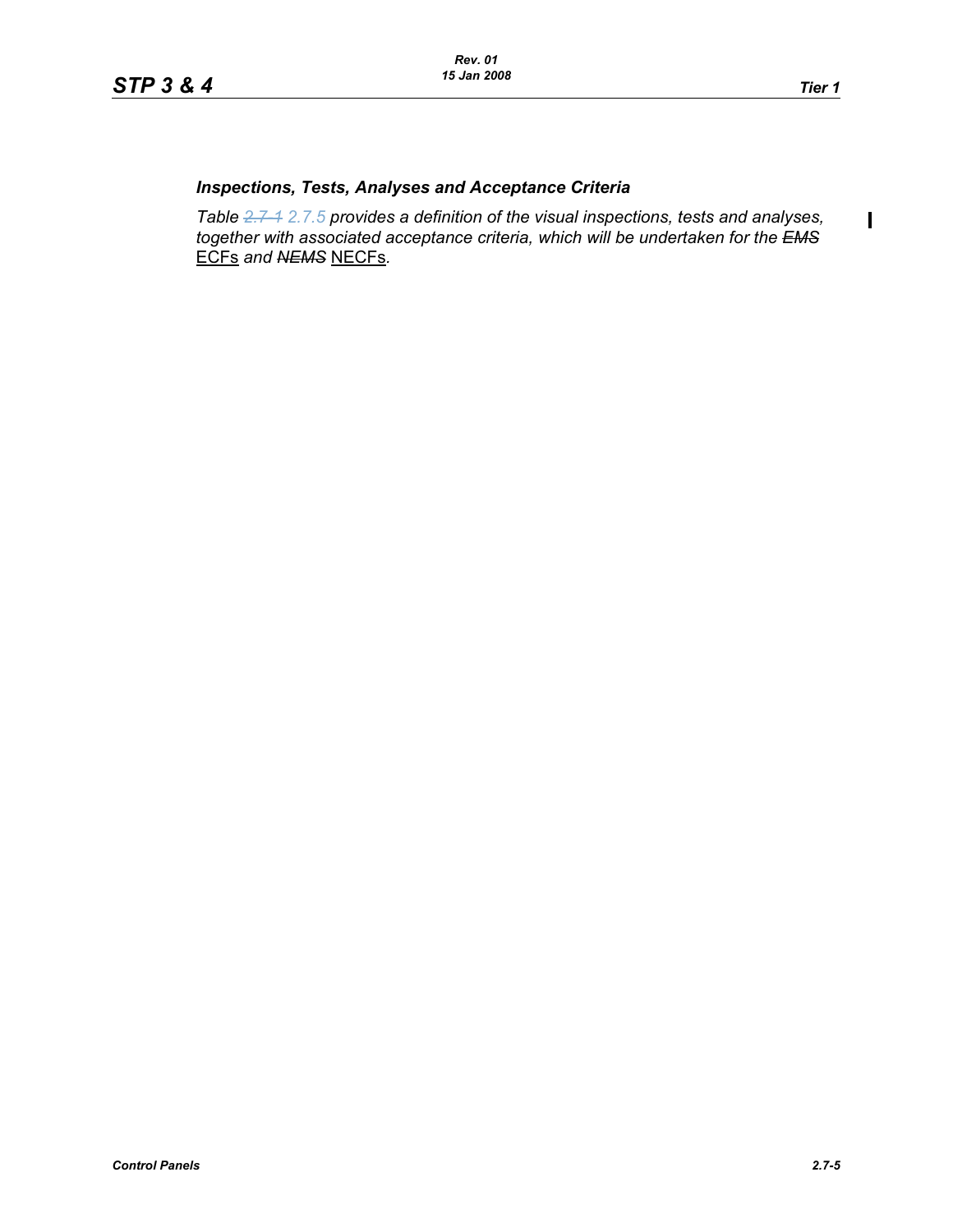|    | Inspections, Tests, Analyses and Acceptance Criteria                                                                                                                                                                                                                                                                                                                                                                        |    |                                                                                                                                                                                                                                                                                                                                                                                                                  |    |                                                                                                                                                                                                                                                                                                                   |  |  |
|----|-----------------------------------------------------------------------------------------------------------------------------------------------------------------------------------------------------------------------------------------------------------------------------------------------------------------------------------------------------------------------------------------------------------------------------|----|------------------------------------------------------------------------------------------------------------------------------------------------------------------------------------------------------------------------------------------------------------------------------------------------------------------------------------------------------------------------------------------------------------------|----|-------------------------------------------------------------------------------------------------------------------------------------------------------------------------------------------------------------------------------------------------------------------------------------------------------------------|--|--|
|    | <b>Design Commitment</b>                                                                                                                                                                                                                                                                                                                                                                                                    |    | <b>Inspections, Tests, Analyses</b>                                                                                                                                                                                                                                                                                                                                                                              |    | <b>Acceptance Criteria</b>                                                                                                                                                                                                                                                                                        |  |  |
|    | The equipment comprising the Multiplexing-<br>System providing the ECFs and NECFs is<br>defined in Section 2.7.5.                                                                                                                                                                                                                                                                                                           |    | Inspection of the as-built EMS and NEMS<br>equipment implementing the ECFs and<br>the NECFs will be conducted.                                                                                                                                                                                                                                                                                                   | 1. | The as-built EMS and NEMS conform<br>equipment implementing the ECFs and<br>NECFs conforms with the description in<br>Section 2.7.5.                                                                                                                                                                              |  |  |
| 2. | <b>EMS The ECFs uses use a deterministic</b><br>communications protocol.                                                                                                                                                                                                                                                                                                                                                    | 2. | Tests of the <b>EMS ECFs</b> communications<br>protocols will be conducted in a<br>test facility.                                                                                                                                                                                                                                                                                                                |    | 2. EMS The ECFs uses use a deterministic<br>communications <b>protocol</b> protocols.                                                                                                                                                                                                                             |  |  |
| 3. | Data communications from <b>EMS equipment</b> 3.<br>implementing the ECFs to non-safety-<br>related systems or devices <b>uses</b> use an<br>isolating transmission medium and buffering<br>devices. Data cannot be transmitted from the<br>non-safety-related side to <b>EMS</b> equipment<br>implementing the ECFs.                                                                                                       |    | Tests on the <i>EMS</i> ECFs data-<br>communications will be conducted in a test<br>facility.                                                                                                                                                                                                                                                                                                                    | 3. | <b>EMS communications Equipment</b><br>implementing the ECFs only permits data<br>transfer from the <b>EMS</b> safety-related to the<br>non-safety-related systems or devices.<br><b>Control</b> or timing signals are not exchanged<br>between EMS safety-related and non-<br>safety-related systems or devices. |  |  |
| 4. | <b>The EMS Equipment implementing the</b><br><b>ECFs</b> features automatic self-test and<br>automatically reconfigures after detecting<br>accommodates single failure of one-<br>channel (either a cable break or device<br>failure) within a division. The system returns-<br>to ECFs continue normal operation<br>function after reconfiguration the error is<br>detected with no interruption of data<br>communication. | 4. | Tests will be conducted on each as-built<br><b>EMS</b> division of equipment implementing<br>the ECFs by individually simulating the<br>following, while simultaneously transmitting<br>and monitoring test data streams:<br>Single cable break.<br>a.<br>Loss of one RMU local area cabinet<br>b.<br>implementing the ECFs.<br>Loss of one CMU control area cabinet<br>$C_{\rm{eff}}$<br>implementing the ECFs. | 4. | There is no loss of <b>EMS</b> essential data<br>communication as a result of the fault. Fault<br>occurrence is displayed in the main control<br>room.                                                                                                                                                            |  |  |

*Rev. 01*<br>15 Jan 2008 *15 Jan 2008*